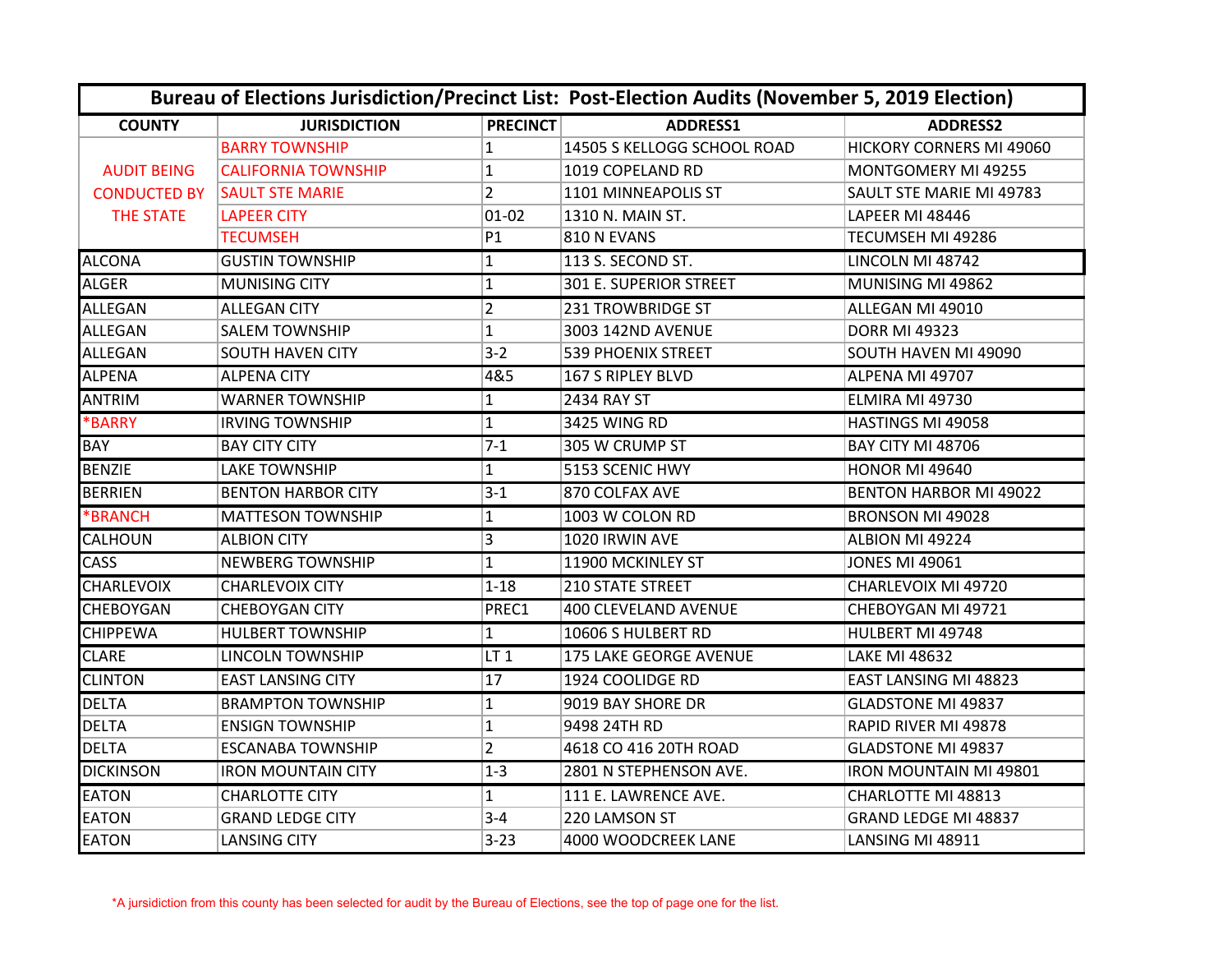| <b>EMMET</b>     | <b>BEAR CREEK TOWNSHIP</b>               | 3               | 5125 EVERGREEN TRL.               | PETOSKEY MI 49770            |
|------------------|------------------------------------------|-----------------|-----------------------------------|------------------------------|
| <b>EMMET</b>     | <b>PETOSKEY CITY</b>                     | $2 - 1$         | 1106 CHARLEVOIX AVE               | PETOSKEY MI 49770            |
| <b>EMMET</b>     | <b>WEST TRAVERSE TOWNSHIP</b>            | $\mathbf{1}$    | 8000 S M-119 HWY                  | HARBOR SPRINGS MI 49740      |
| <b>GENESEE</b>   | <b>BURTON CITY</b>                       | $5 - 10$        | 6340 ROBERTA ST.                  | <b>BURTON MI 48509</b>       |
| <b>GENESEE</b>   | <b>FENTON TOWNSHIP</b>                   | $3 - 6$         | <b>4070 LAHRING ROAD</b>          | <b>LINDEN MI 48451</b>       |
| <b>GENESEE</b>   | <b>FOREST TOWNSHIP</b>                   | 2               | 130 EAST MAIN ST                  | OTISVILLE MI 48463           |
| <b>GLADWIN</b>   | <b>BEAVERTON CITY</b>                    | $\mathbf{1}$    | 124 WEST BROWN                    | <b>BEAVERTON MI 48612</b>    |
| <b>GOGEBIC</b>   | <b>WAKEFIELD CITY</b>                    | $\vert$ 1       | <b>509 SUNDAY LAKE STREET</b>     | WAKEFIELD MI 49968           |
|                  | <b>GRAND TRAVERSE TRAVERSE CITY CITY</b> | 8               | 400 BOARDMAN AVENUE               | TRAVERSE CITY MI 49684       |
| <b>GRATIOT</b>   | <b>ST LOUIS CITY</b>                     | $\mathbf{1}$    | 300 N. MILL STREET                | SAINT LOUIS MI 48880         |
| <b>HILLSDALE</b> | <b>READING TOWNSHIP</b>                  | RT <sub>1</sub> | 5355 S EDON RD                    | READING MI 49274             |
| <b>HURON</b>     | <b>CASEVILLE CITY</b>                    | $\mathbf{1}$    | <b>6609 VINE ST</b>               | CASEVILLE MI 48725           |
| <b>INGHAM</b>    | <b>EAST LANSING CITY</b>                 | 13              | 804 E SHAW LN                     | EAST LANSING MI 48825        |
| <b>INGHAM</b>    | <b>INGHAM TOWNSHIP</b>                   | 11.19           | 1420 JOHNSON ST                   | DANSVILLE MI 48819           |
| <b>INGHAM</b>    | <b>VEVAY TOWNSHIP</b>                    | 1               | 780 EDEN ROAD                     | MASON MI 48854               |
| <b>IONIA</b>     | PORTLAND CITY                            | $\overline{2}$  | 259 KENT ST.                      | PORTLAND MI 48875            |
| <b>IOSCO</b>     | OSCODA TOWNSHIP                          | $\overline{2}$  | 110 S. STATE STREET               | OSCODA MI 48750              |
| <b>IRON</b>      | <b>GAASTRA CITY</b>                      | $\mathbf{1}$    | 4 VALLEY                          | GAASTRA MI 49927             |
| <b>ISABELLA</b>  | <b>MOUNT PLEASANT CITY</b>               | $\mathbf{1}$    | 101 S ADAMS ST                    | MT. PLEASANT MI 48858        |
| <b>JACKSON</b>   | <b>COLUMBIA TOWNSHIP</b>                 | $\mathbf{1}$    | 8500 JEFFERSON                    | <b>BROOKLYN MI 49230</b>     |
| <b>JACKSON</b>   | JACKSON CITY                             | $3 - 2$         | 711 N MARTIN LUTHER KING JR DRIVE | JACKSON MI 49202             |
| <b>JACKSON</b>   | <b>WATERLOO TOWNSHIP</b>                 | 1               | 9773 MT HOPE ROAD                 | <b>MUNITH MI 49259</b>       |
| <b>KENT</b>      | CALEDONIA TOWNSHIP                       | $\overline{2}$  | 7240 68TH ST SE                   | CALEDONIA MI 49316           |
| <b>KENT</b>      | <b>CEDAR SPRINGS CITY</b>                | $\mathbf{1}$    | 66 SOUTH MAIN ST.                 | CEDAR SPRINGS MI 49319       |
| <b>KENT</b>      | <b>GAINES TOWNSHIP</b>                   | 1               | 8555 KALAMAZOO AVE. S.E.          | CALEDONIA MI 49316           |
| <b>KENT</b>      | <b>GRAND RAPIDS CITY</b>                 | $2 - 46$        | 2025 LEONARD NE (LOWER LEVEL)     | <b>GRAND RAPIDS MI 49505</b> |
| <b>KENT</b>      | <b>SOLON TOWNSHIP</b>                    | $\mathbf{1}$    | 2305 19-MILE RD.                  | CEDAR SPRINGS MI 49319       |
| LAKE             | <b>ELK TOWNSHIP</b>                      | 5               | 8966 N BASS LAKE ROAD             | <b>IRONS MI 49644</b>        |
| *LAPEER          | <b>LAPEER CITY</b>                       | 03-04           | 923 S MAIN STREET                 | LAPEER MI 48446              |
| *LAPEER          | <b>MARATHON TOWNSHIP</b>                 | $\overline{2}$  | 5902 GENESEE STREET               | OTTER LAKE MI 48964          |
| *LAPEER          | <b>METAMORA TOWNSHIP</b>                 | $\overline{2}$  | 730 W DRYDEN RD                   | METAMORA MI 48455            |
| *LEELANAU        | <b>GLEN ARBOR TOWNSHIP</b>               | $\mathbf{1}$    | 6394 W. WESTERN AVE.              | <b>GLEN ARBOR MI 49636</b>   |
| *LEELANAU        | <b>TRAVERSE CITY CITY</b>                | 4               | 10200 E CARTER CENTRE             | TRAVERSE CITY MI 49684       |
| *LEELANAU        | <b>ADRIAN CITY</b>                       | 5               | 602 N DEAN ST                     | <b>ADRIAN MI 49221</b>       |

\*A jursidiction from this county has been selected for audit by the Bureau of Elections, see the top of page one for the list.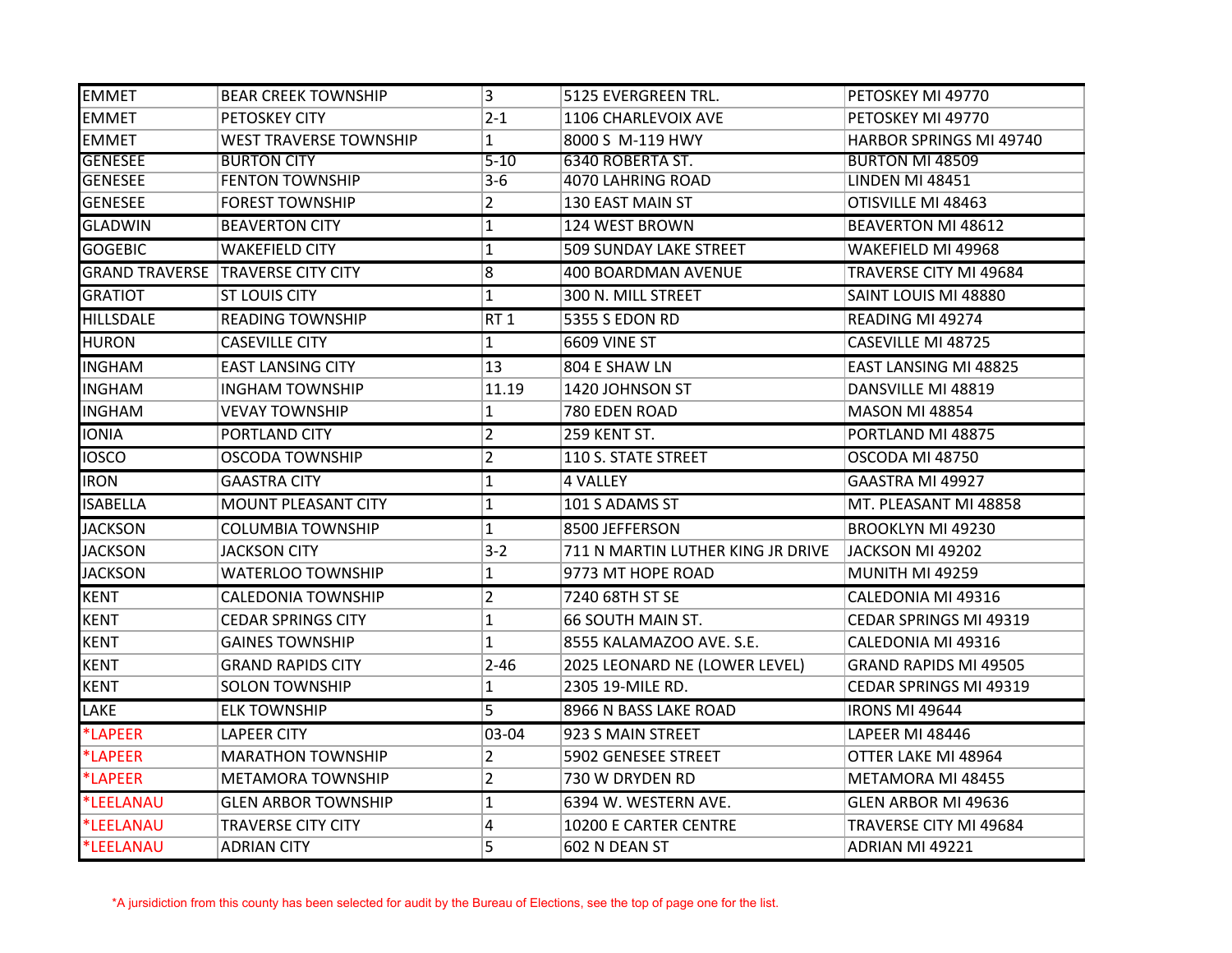| <b>LIVINGSTON</b> | GENOA TOWNSHIP              | 4              | 7679 BRIGHTON RD                 | BRIGHTON MI 48116               |
|-------------------|-----------------------------|----------------|----------------------------------|---------------------------------|
| <b>LIVINGSTON</b> | <b>HAMBURG TOWNSHIP</b>     | 1              | 7701 E. M-36                     | HAMBURG MI 48139                |
| <b>LIVINGSTON</b> | <b>HOWELL CITY</b>          | 1 & 2          | 1425 W. GRAND RIVER              | HOWELL MI 48843                 |
| <b>LUCE</b>       | <b>COLUMBUS TOWNSHIP</b>    | $\mathbf{1}$   | 7459 N. COUNTY ROAD 415          | MCMILLAN MI 49853               |
| <b>MACKINAC</b>   | <b>ST IGNACE CITY</b>       | $\mathbf{1}$   | 275 MARQUETTE ST                 | ST IGNACE MI 49781              |
| <b>MACOMB</b>     | <b>BRUCE TOWNSHIP</b>       | 3 & 4          | 74903 MCKAY ROAD                 | <b>ROMEO MI 48065</b>           |
| <b>MACOMB</b>     | <b>EASTPOINTE CITY</b>      | 9              | 17363 TOEPFER                    | <b>EASTPOINTE MI 48021</b>      |
| <b>MACOMB</b>     | ST CLAIR SHORES CITY        | 17             | 28404 JEFFERSON                  | SAINT CLAIR SHORES MI 48081     |
| <b>MACOMB</b>     | STERLING HEIGHTS CITY       | 30/31          | 8401 CONSTITUTION BLVD           | STERLING HEIGHTS MI 48313       |
| <b>MACOMB</b>     | <b>WARREN CITY</b>          | $1 - 1$        | 4355 E. 9 MILE ROAD              | WARREN MI 48091                 |
| <b>MANISTEE</b>   | <b>BROWN TOWNSHIP</b>       | $\mathbf{1}$   | 8233 COATES HWY.                 | MANISTEE MI 49660               |
| <b>MARQUETTE</b>  | <b>MARQUETTE CITY</b>       | 6              | 401 E FAIR AVE                   | <b>MARQUETTE MI 49855</b>       |
| <b>MASON</b>      | <b>MEADE TOWNSHIP</b>       | 1              | 5435 E. FREESOIL ROAD            | FREESOIL MI 49411               |
| <b>MECOSTA</b>    | <b>COLFAX TOWNSHIP</b>      | $\mathbf{1}$   | 14428 157TH AVE                  | <b>BIG RAPIDS MI 49307</b>      |
| <b>MENOMINEE</b>  | <b>STEPHENSON TOWNSHIP</b>  | $\mathbf{1}$   | <b>S325 RAILROAD ST</b>          | STEPHENSON MI 49887             |
| <b>MIDLAND</b>    | <b>INGERSOLL TOWNSHIP</b>   | 1&2            | 3026 S SASSE RD                  | MIDLAND MI 48640                |
| <b>MISSAUKEE</b>  | RICHLAND TOWNSHIP           | RICH1          | 8299 S LUCAS RD                  | MCBAIN MI 49657                 |
| <b>MONROE</b>     | <b>MONROE CITY</b>          | $\overline{4}$ | 630 N. MONROE STREEET            | MONROE MI 48162                 |
| <b>MONTCALM</b>   | <b>GREENVILLE CITY</b>      | 2&3            | <b>315 GREENVILLE WEST DRIVE</b> | <b>GREENVILLE MI 48838</b>      |
| <b>MUSKEGON</b>   | CASNOVIA TOWNSHIP           | $\mathbf{1}$   | 245 S CANADA RD                  | CASNOVIA MI 49318               |
| <b>MUSKEGON</b>   | <b>EGELSTON TOWNSHIP</b>    | 3              | 5428 E APPLE AVE                 | MUSKEGON MI 49442               |
| <b>MUSKEGON</b>   | MOORLAND TOWNSHIP           | $\mathbf{1}$   | 12416 APPLE AVE                  | RAVENNA MI 49451                |
| <b>NEWAYGO</b>    | <b>MERRILL TOWNSHIP</b>     | $\mathbf{1}$   | 1585 W 11 MILE RD                | <b>BITELY MI 49309</b>          |
| <b>OAKLAND</b>    | <b>BRANDON TOWNSHIP</b>     | 3              | 2839 OAKWOOD RD.                 | ORTONVILLE MI 48462             |
| <b>OAKLAND</b>    | LATHRUP VILLAGE CITY        | $\overline{2}$ | 27400 SOUTHFIELD ROAD            | LATHRUP VILLAGE MI 48076        |
| <b>OAKLAND</b>    | <b>MADISON HEIGHTS CITY</b> | 1&4            | 26524 JOHN R ROAD                | <b>MADISON HEIGHTS MI 48071</b> |
| <b>OAKLAND</b>    | <b>SOUTHFIELD TOWNSHIP</b>  | 1              | <b>32340 PIERCE</b>              | FRANKLIN MI 48025               |
| <b>OAKLAND</b>    | TROY CITY                   | $02 - 10$      | 1825 E. SQUARE LAKE              | <b>TROY MI 48085</b>            |
| <b>OSCEOLA</b>    | LE ROY TOWNSHIP             | 1              | 101 BEVINS ST                    | <b>LEROY MI 49655</b>           |
| <b>OTSEGO</b>     | <b>CORWITH TOWNSHIP</b>     | 1              | 8170 MILL                        | VANDERBILT MI 49795             |
| <b>OTTAWA</b>     | <b>GRAND HAVEN CITY</b>     | $\mathbf{1}$   | 421 COLUMBUS AVE                 | GRAND HAVEN MI 49417            |
| <b>OTTAWA</b>     | <b>TALLMADGE TOWNSHIP</b>   | 1              | 0-1451 LEONARD STREET NW         | <b>GRAND RAPIDS MI 49544</b>    |
| <b>OTTAWA</b>     | <b>ZEELAND CITY</b>         | NOV19          | <b>14 S CHURCH</b>               | ZEELAND MI 49464                |